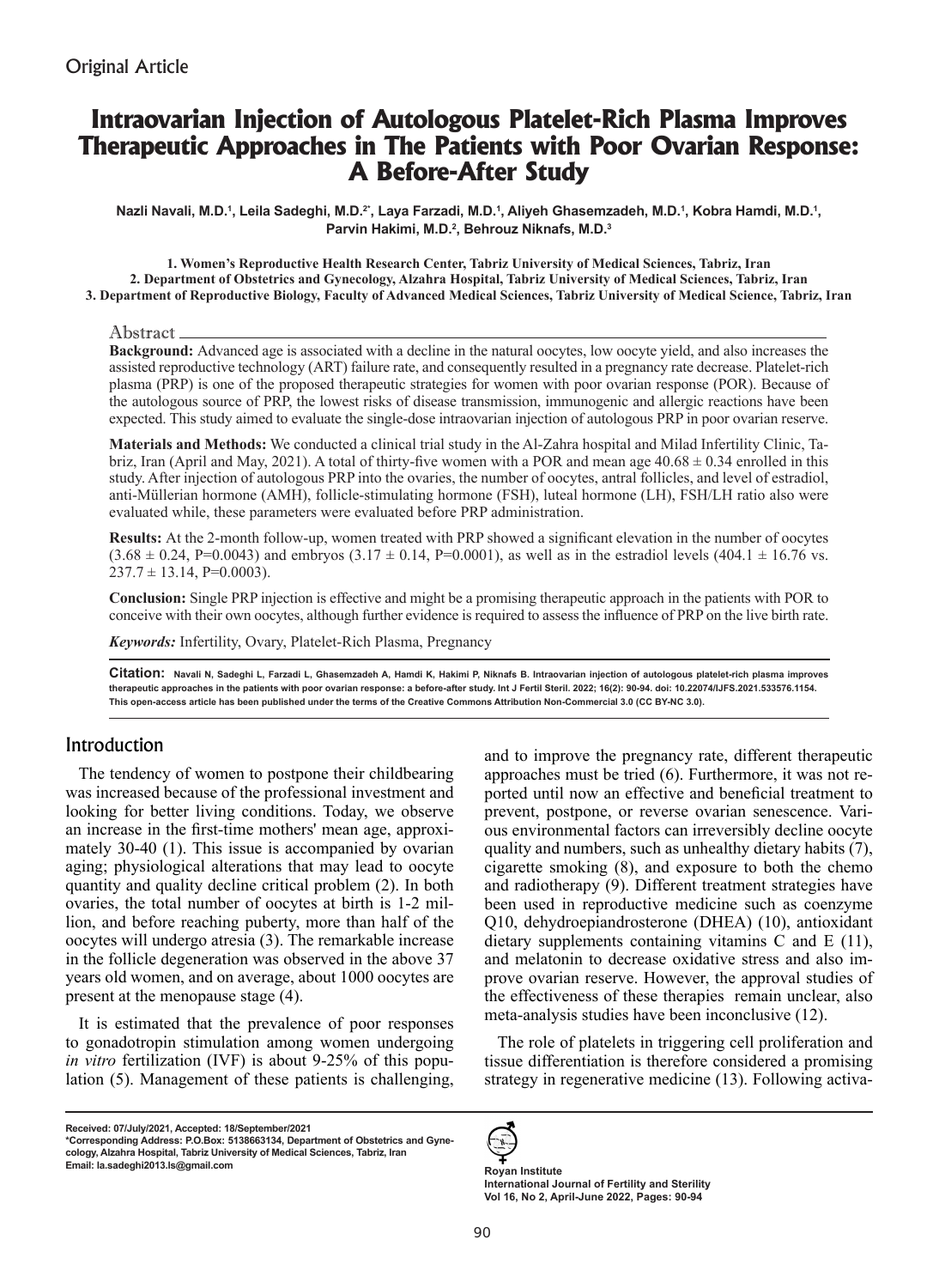tion of platelets by external stimuli like hemorrhage and tissue damage, they can release bioactive molecules and various growth factors that subsequently induce inflammation, severe neovascularization, clotting, and local tissue repair (14). The most prominent healing properties of platelet have led to using platelet-rich plasma (PRP) in all aspects of regenerative medicine (15). However, its concentration is a powerful factor, it has a concentration of 7 times than current circulating serum, The effectiveness of PRP as a critical therapeutic strategy in different illnesses such as eye disease, myocardial infarction, nerve injuries, and cosmetic surgery is considerable (16). Here, we aimed to investigate the single intraovarian injection of PRP effects on the inducing fertility in poor responders to ovarian reserve.

# Materials and Methods

## **Patient selection**

Current before-after study was conducted between April and May 2021. Women with a poor ovarian response (POR) were referred to the infertility clinic of Al-Zahra hospital and Milad infertility clinic, Tabriz, Iran were invited to this study. In this study, the total number of participants was 49 women; 7 individuals were excluded because only one ovary was injected and access to another ovary was impossible. The other 7 participants were reluctant to further treatment after PRP injection because of personal reasons. The inclusion criteria were as follows; infertile women aged 30 to 42 years with at least one ovary and poor response criteria, including anti-Müllerian hormone (AMH) <1.1 ng/mL, number of antral follicles less <5-7, a history of cycle cancellation due to low follicular growth or oocytes obtained <3, and also persons willing to cooperate in this research. Exclusion criteria included; FSH >25, current or previous IgA deficiency, genital or non-genital cancers, treatment with anticoagulants, ovarian failure due to abnormal sex chromosomes, prior pelvic surgery resulting in pelvic adhesions, and most importantly, no willingness to cooperate in the current study. Patients with anemia, hemoglobin ˂10 g/dl, signs of thrombocytopenia, platelet count  $\langle 10 \, 5/\mu \, \rangle$  did not receive the PRP injection.

Informed written consents were obtained from the participants. Also, was thoroughly approved by the Ethics Committee of Tabriz University of Medical Sciences, Tabriz, Iran (IR.TBZMED.REC.1399.794).

The sample size was determined based on the number of oocytes; in line, a previous study conducted by Farimani et al. (5) in 2019 also used this oocytes number. Using G Power software, version 3.01 (Christian-Albrechts-Universität Kiel, Kiel, Germany) selected the family of test such as t tests. Statistical test was calculated as mean: difference between two dependent means (match mean) with  $\alpha$  error: 0.05, power: 0.8, and effect sized=0.66. Totally, 22 patients were invited to this study, two cases more than calculation due to patients with incomplete data and/or early drop out.

To avoid any laboratory error and bias in the data, all of the experimental examinations were performed in the same laboratory.

## **Ovarian stimulation**

All participants will undergo minimal stimulation protocol involving Letrozole. The patients were referred for undergone sonography on the first to the third day of their menstrual period. Ovarian stimulation was started with Letrozole (Femara, Novartis, Dorval, Quebec, Canada) PO administered daily (5 mg/kg) from the second or third day of menstruation to the day of ovulation triggering.Recombinant human FSH (rhFSH, Cat. No. sc7798, Cinal-F, Cinagen, Tehran, Iran) was started from the third day of Letrozole administration subcutaneously (225 IU). Human menopausal gonadotropin (hMG) ampule (Cat. No. ab200726, Abcam Co., USA) at a dose of 75 mg/kg was intramuscularly injected daily from the fourth day of Letrozole administration. Transvaginal ultrasound was carried out on the  $7<sup>th</sup>$  or  $8<sup>th</sup>$  day of stimulation. When one or more follicles reached a diameter of 14 mm, gonadotropin-releasing hormone (GnRH) antagonist (Merck Serono, Germany), and Cetrotide (ASTA Medica AG, Frankfurt am Main, Germany) 0.25 mg, was administrated to avoid premature ovulation and continued daily until the day of human chorionic gonadotropin (hCG) injection. After reaching the mean diameter of the follicle to 17-18 mm, the intramuscular hCG (10,000 IU, Cat. No. C5297, Sigma, USA) administrated to induce follicular maturation. Serum estradiol levels were measured on the day of hCG injection. Transvaginal ultrasound-guided oocyte retrieval was done under general anesthesia 35-36 hours after hCG injection.

## **Platelet-rich plasma preparation**

PRP preparation has been done by segregation of PRP following the centrifugation. About 20 ml of blood sample was carefully collected under sterile conditions, and subsequently, PRP was prepared using a Royagen kit (Co. SN: 312569, Arya Mabna Tashkis, Iran) based on the manufacturer's instructions. Briefly, centrifugation was done at 830 g for 8 minutes after blood sample collection. Then, a 16 G needle was connected to a 5 ml syringe, inserted into the tube, and advanced to the buffy coat layer. Through rotating the needle tip, all of the PRP was collected. After collecting about 2-4 cc from one sample, PRP from the first tube applied the same process for the second tube (the total collecting PRP was 4-8 cc).

The prepared solution was shifted to the re-suspension tube and then shaken slightly for 30 seconds-1 minute.

#### **Intraovarian injection**

An antibiotic was administrated before oocyte pickup and PRP injection. Furthermore, intravenous a single dose of Cefazolin (Jaber-eben Hayan, Tehran, Iran) administrated one hour prior to injection. During the first stage puncture, after oocyte pick up about 2 cc of autologous obtained PRP injected into the cortex of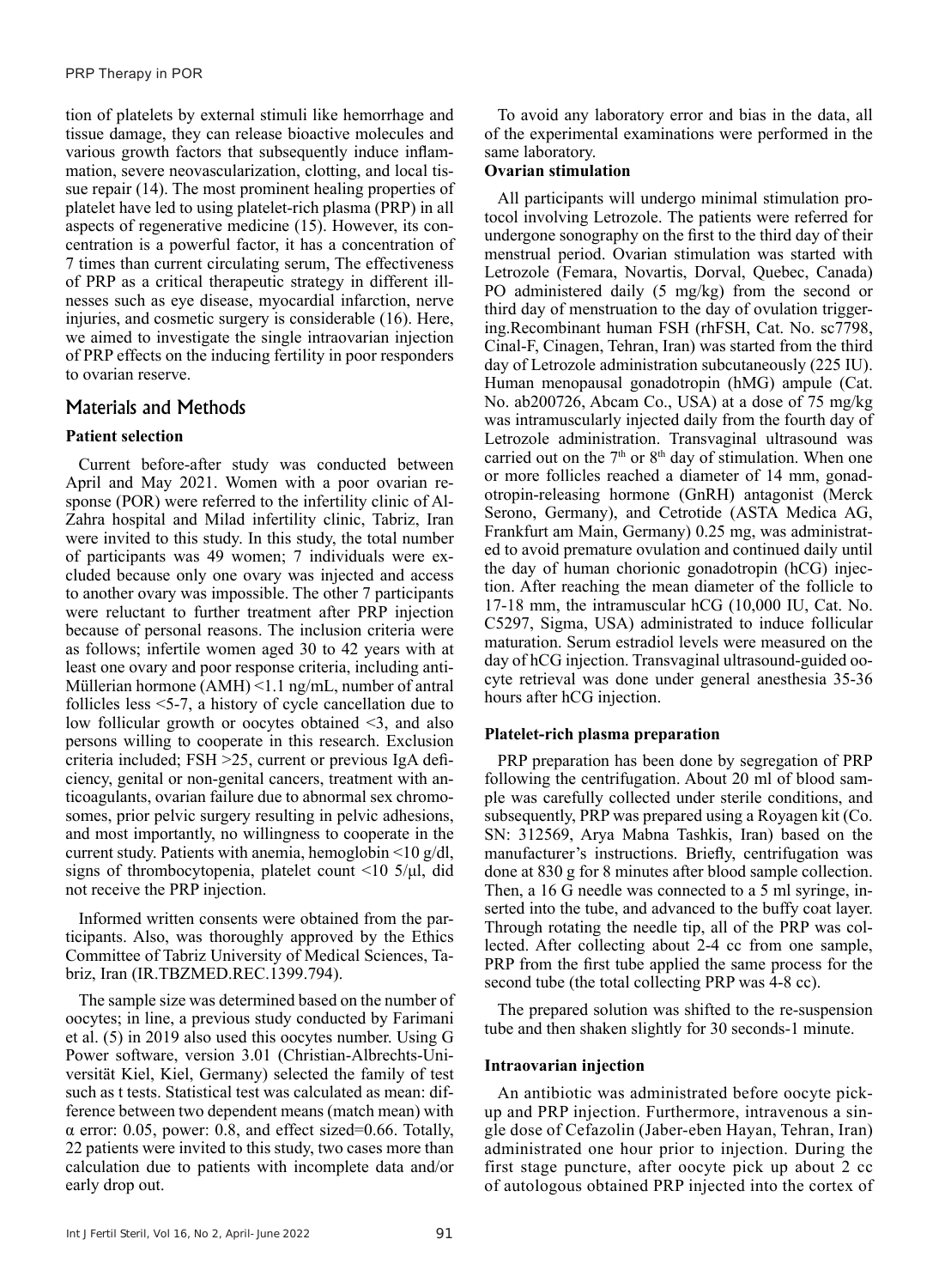both ovaries using a 35 cm 17 G single lumen needle. During PRP injection, we used color Doppler [DW-F3 (DW-C80), Jiangsu, China] to prevent damage to large blood vessels. After this process, the patients were transferred to the recovery room and carefully observed for about 30-40 minutes, and then discharged home on the same day. All embryos were frozen. Two months later, or after the third menses post PRP injection, and the lab test and transvaginal sonography were performed, then patients received a new ovarian stimulation cycle in the same way and with the same dose of previous pattern. Patients were discharged from the hospital and received Azithromycin (as Dihydrate, Abouraihan Pharma. Co., Iran) for five days. Patients, who were referred for a second ovarian stimulation, received a low dose estrogen (LD, OVOCEPT-LD, Abouraihan Pharma. Co., Iran) pill for a month if they have an ovarian cyst on the first, second, and third day of the ultrasound and are referred again in the next menses. This population was excluded and omitted from the study due to the prolonged interval between PRP injection and subsequent ovarian stimulation and the possibility of bias in this research.

The number of obtained metaphase II (MII) oocytes, mature oocytes, and the estradiol level on the day of human placental gonadotropin injection was evaluated. The level of ovarian reserve markers, including AMH, follicle-stimulating hormone (FSH), luteal hormone (LH), FSH/LH ratio. Also, these measurements were performed before and after treatment.

## **Statistical analysis**

Data were carefully assessed for normality using the Shapiro-Wilk test, and results were expressed as a standard error of mean (SEM). A Paired-samples t test was performed in normal data to compare the effects of PRP injection in the both of the steps. A Wilcoxon signed-rank test was used to establish non normal data and univariate comparisons before and after of PRP treatment. Differences were considered significant where the P<0.05. The statistical SPSS software, version 22 (IBM SPSS, Armonk, NY, USA), was used for data analysis.

## Results

Thirty-five women with mean age  $\pm$  SEM (40.43)  $\pm$  0.26) and POR enrolled in this study (Table 1). The mean numbers of oocytes before and after PRP injection were 2.22 and 3.68, respectively. Our results showed that intra-ovarian injection of PRP led to a significant increase in the oocytes numbers (P=0.0043). Moreover, the number of embryos (3.17  $\pm$  0.14) significantly was increased following PRP injection (P=0.0001). For women before the injection of PRP, the average number of oocytes (mean  $\pm$  SD) was  $(0.64 \pm 0.92)$  and for the same women after injection of PRP was  $(2.5 \pm 2.1)$ .

| Cases                    | Age (Y)             | Oocyte<br>number<br>(Before<br>PRP) | Oocyte<br>number<br>(After<br>PRP) | Embryo<br>number<br>(Before<br>PRP) | Embryo<br>number<br>(After<br>PRP) |
|--------------------------|---------------------|-------------------------------------|------------------------------------|-------------------------------------|------------------------------------|
| Case 1                   | 42                  | $\overline{c}$                      | $\overline{c}$                     | $\mathbf{1}$                        | $\overline{c}$                     |
| Case 2                   | 39                  | $\mathbf{1}$                        | 3                                  | $\mathbf{1}$                        | $\overline{c}$                     |
| Case 3                   | 40                  | $\overline{c}$                      | 3                                  | 1                                   | 3                                  |
| Case 4                   | 41                  | 1                                   | 3                                  | $\theta$                            | $\overline{2}$                     |
| Case 5                   | 41                  | $\overline{c}$                      | 4                                  | $\overline{2}$                      | 4                                  |
| Case 6                   | 41                  | $\overline{c}$                      | $\overline{4}$                     | 1                                   | 3                                  |
| Case 7                   | 39                  | $\overline{c}$                      | 3                                  | $\mathbf{1}$                        | 3                                  |
| Case 8                   | 38                  | 3                                   | 5                                  | $\overline{2}$                      | $\overline{4}$                     |
| Case 9                   | 43                  | $\mathbf{1}$                        | 3                                  | $\boldsymbol{0}$                    | $\overline{2}$                     |
| Case 10                  | 40                  | $\overline{c}$                      | $\overline{c}$                     | $\theta$                            | $\overline{2}$                     |
| Case 11                  | 41                  | $\overline{c}$                      | 3                                  | 1                                   | 3                                  |
| Case12                   | 39                  | 3                                   | 5                                  | 3                                   | $\overline{4}$                     |
| Case 13                  | 40                  | $\overline{4}$                      | 5                                  | 3                                   | $\overline{4}$                     |
| Case 14                  | 38                  | 3                                   | 4                                  | 1                                   | 3                                  |
| Case 15                  | 41                  | $\overline{2}$                      | 4                                  | $\overline{2}$                      | 3                                  |
| Case 16                  | 41                  | $\overline{c}$                      | $\overline{2}$                     | $\mathbf{1}$                        | $\overline{2}$                     |
| Case 17                  | 43                  | 3                                   | 8                                  | $\overline{c}$                      | 5                                  |
| Case 18                  | 42                  | 3                                   | 3                                  | $\overline{2}$                      | 3                                  |
| Case 19                  | 39                  | 3                                   | 4                                  | 3                                   | 3                                  |
| Case 20                  | 42                  | $\mathbf{1}$                        | 3                                  | $\mathbf{1}$                        | $\overline{2}$                     |
| Case 21                  | 41                  | $\overline{2}$                      | 5                                  | $\overline{2}$                      | 3                                  |
| Case 22                  | 44                  | $\overline{c}$                      | $\overline{4}$                     | $\mathbf{1}$                        | 3                                  |
| Case 23                  | 40                  | $\overline{c}$                      | $\overline{2}$                     | $\mathbf{1}$                        | 4                                  |
| Case 24                  | 37                  | $\overline{2}$                      | $\overline{2}$                     | 1                                   | 3                                  |
| Case 25                  | 41                  | 3                                   | 3                                  | 1                                   | 1                                  |
| Case 26                  | 38                  | $\overline{4}$                      | $\overline{4}$                     | $\overline{c}$                      | 1                                  |
| Case 27                  | 39                  | 3                                   | 3                                  | $\mathbf{1}$                        | $\overline{2}$                     |
| Case 28                  | 41                  | $\overline{2}$                      | $\overline{c}$                     | $\mathbf{1}$                        | $\mathbf{1}$                       |
| Case 29                  | 40                  | $\overline{c}$                      | $\overline{c}$                     | $\mathbf{1}$                        | $\mathbf 1$                        |
| Case 30                  | 39                  | $\overline{c}$                      | 3                                  | $\overline{c}$                      | $\overline{c}$                     |
| Case 31                  | 41                  | $\overline{c}$                      | $\overline{2}$                     | $\,1$                               | $\,1$                              |
| Case 32                  | 40                  | $\overline{c}$                      | $\overline{2}$                     | $\mathbf{1}$                        | $\mathbf{1}$                       |
| Case 33                  | 42                  | $\mathbf{1}$                        | 1                                  | $\overline{2}$                      | $\overline{2}$                     |
| Case 34                  | 42                  | $\overline{2}$                      | $\overline{2}$                     | 3                                   | 3                                  |
| Case 35                  | 40                  | $\overline{c}$                      | $\overline{2}$                     | $\mathbf{1}$                        | $\,1$                              |
| Mean $\pm$<br><b>SEM</b> | $40.43 \pm$<br>0.26 | $2.22 \pm$<br>0.13                  | $3.68 \pm$<br>$0.24***$            | $1.41 \pm$<br>0.13                  | $3.17 \pm$<br>$0.14***$            |

**Data expressed as mean ± standard error of the mean (SEM). PRP; Platelet-rich plasma and \*\*\*; P<0.001.**

As shown in Figure 1A, B, there was no significant difference in the serum FSH before and after PRP treatment  $(12.2 \pm 0.31$  and  $12.51 \pm 0.28$ , respectively) and also, LH  $(13.00 \pm 0.25$  and.  $13.14 \pm 0.26$ , respectively). Also, AMH level was not statistically significantly different after PRP treatment  $(0.38 \pm 0.039)$  in comparison with before of treatment (0.39  $\pm$  0.04, Fig.1C). We observed a statistically significant increase in the estradiol levels following PRP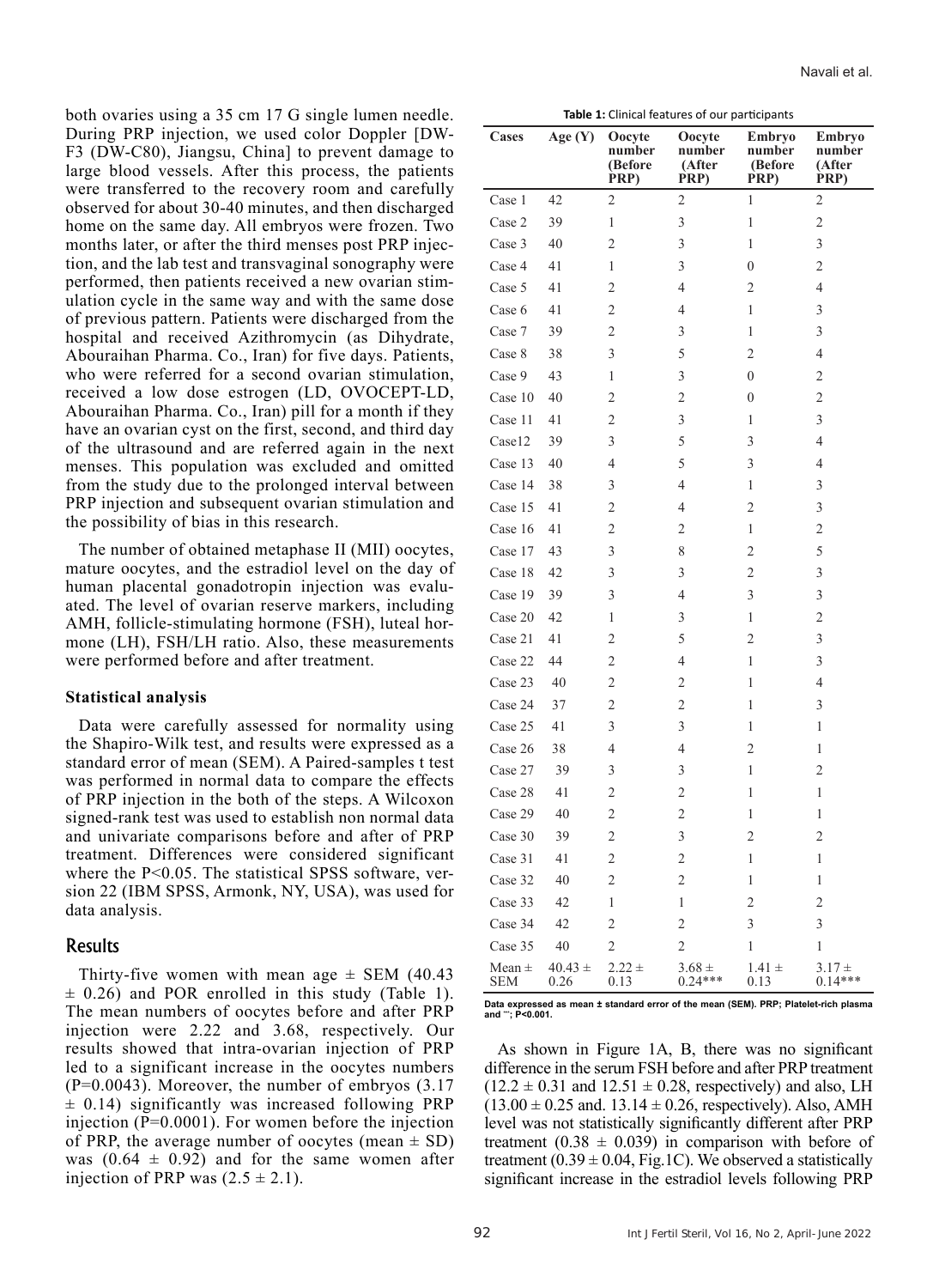treatment (404.1  $\pm$  16.76), while it showed lower levels before treatment  $(237.7 \pm 13.14, P=0.0003, Fig.1D)$ .



**Fig.1:** ????. **A.** FSH, **B.** LH, **C.** AMH, and **D.** Estradiol levels before (pre) and after (post) PRP PRP; Platelet rich plasma. hormone, AMH; Antimullerian hormone, and PRP; Platelet rich plasma. Fig.1: Alterations of serum hormone levels pre and post PRP injection. A. FSH, B. LH, C. AMH, and D. Estradiol levels before (pre) and after (post) PRP injection. Data were expressed as mean + standard error of the mean (SEM). \*\*\*; P<0.001, FSH; Follicle stimulating hormone, LH; Luteinizing

injection. Data were expressed as mean + standard error of the mean (SEM). \*\*\*; P<0.001, FSH; Furthermore, in the current study, spontaneous pregnancy was observed in the 3 of 30 women within 4 months after PRP treatment. We concluded that PRP injection into the ovary by an expert person is safe. Any complications such as infection, bleeding, and hematoma did not observe during this research.

## **Discussion**

Induction of torsion/detorsion causes histological PRP is a valuable therapeutic approach in the female factor infertility. In the current study, single intra-ovarian PRP administration significantly increased the oocyte numbers and embryos in the women with POR. Also, regarding the single injection of PRP, our results showed an increase in the estradiol levels of our participants.

To give birth to a child is one of problems women of reproductive age who suffered from the decline or loss of ovarian reserve. Ovarian failure is characterized by ovarian atrophy, reduction of follicles, and menopausal-level serum gonadotropins. PRP therapy has become a novel treatment in the multiple aspects of medicine, especially in the reproductive medicine and infertility (17). A systematic review study on the 663 subfertile women who received PRP injections reported that PRP is beneficial in the improving ovarian reserve parameters such as: serum AHM, serum FSH or antral follicle count (AFC) (18). Sills et al. (19) examined the effect of intra-ovarian injection of PRP on the women with a mean age of  $42 \pm 4$  years. They found that administration of PRP improved ovarian function two months after trans-vaginal calcium gluconateactivated autologous injection PRP in all cases. It has reported that growth and survival rates of follicles in the

media supplementation with PRP were significantly higher than those without PRP, indicating PRP may be a practical approach to induce follicular development (20).

Interestingly, the present study showed an number of oocytes and embryos following of a single injection of PRP, which can be a cost-effective and time-consuming approach. Farimani et al. (5) reported the same results. Here, we did not see any changes in the levels of serum FSH, LH, and AMH. In line with our study, Cakiroglu et al. (21) demonstrated that intra-ovarian injection of autologous PRP in the women with primary ovarian insufficiency had no significant effect on the FSH levels, and also, associated with minimal improvement in the AMH levels. Although, Aflatoonian et al. (22) did not observe a significant difference in the hormonal (LH and FSH) profile of women with POR or primary ovarian insufficiency after PRP injection. Previous studies showed an elevation in the Estradiol level, following intra-ovarian PRP treatment. A significant decrease in the FSH levels was observed six weeks after autologous PRP therapy (23). On another hand, Cakiroglu et al. (21) reported that PRP treatment increases the AMH level and AFC in the women with primary ovarian insufficiency. Therefore, regarding these studies, PRP's long-term effectiveness and serial measurements of FSH, LH, and AMH levels following PRP treatment should be more assessed in the context of this study. In our study, six of thirty-five women had spontaneous pregnancy three months after PRP therapy.

The healing regenerative properties of PRP are due to higher concentrations of various growth factors, including transforming growth factor-β, insulin-like growth factors 1 and 2 (IGF-1 and IGF-2), vascular endothelial growth factor (VEGF), epidermal growth factor (EGF), basic fibroblast growth factor and hepatocyte growth factor (HGF) (24). Growth differentiation factor 9 (GDF-9), as an oocyte-derived protein, is one of the PRP factors that its critical role in the oocytes maturation associates with an increase in the primary and preantral follicle number (25). Furthermore, mutation of GDF-9 gene leads to premature ovarian failure (26). On the other hand, injection of PRP can activate postnatal oogenesis in the ovary that results in the new primordial follicle generation in the menopausal women's ovaries through the activation and stimulation of GnRH receptors (27). Melo et al. (16) reported that ovarian administration of PRP, effectively improved markers of the low ovarian reserve before assisted reproductive technology (ART) in the 83 women (median age 41 years) with low ovarian reserve. Also, they observed that PRP treatment was accompanied by a significant increase in the pregnancy rates, both of biochemical and clinical stages. Several studies suggested that treatment with PRP increases neoangiogenesis of the menopausal ovary and promotes ovarian stem cells development to mature follicles (23, 28).

The simultaneous injection of PRP and ovarian puncture surgery made this study principal novelty. These were resulted in a drastic therapy cost reduction, and also, ovarian